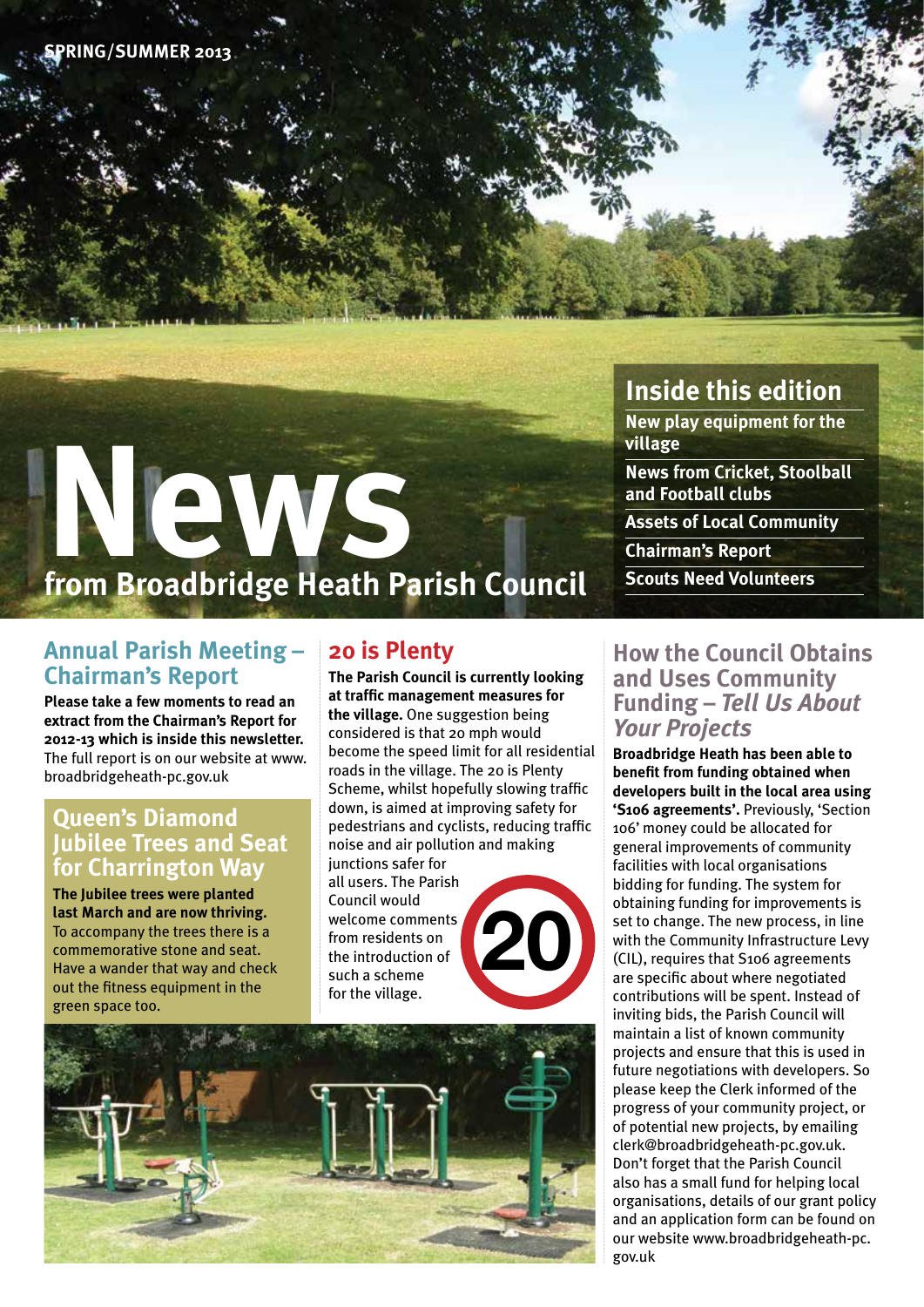## **Welcome Pack for New Residents**

#### **The Parish Council is working on a "Village Welcome Pack" for new residents together with the developers.**

The pack aims to inform newcomers to Broadbridge Heath about the village and its facilities. We would like to include contact details for local clubs and organisations (e.g. Scouts/Guides, sports clubs, church, Village Centre, playgroups etc.). If you have not already done so and would like to would like your organisation to be included, please contact Cllr. Terry Oliver on 01403 251621

# **Your Village Needs You**

**Do you have an interest in your community? Do you care about the new development of 1,000 new homes in our village, traffic management and the state of our roads, drainage, footpaths, grounds maintenance, youth provision, play areas and sports facilities, future development within the village, our community assets, the environment and current planning issues and the ever increasing budget cuts being imposed upon us by County and District Councils, as well as how the council spends the precept on your behalf on village related matters?**

If the answer to any of these questions is "Yes" or there are others where you think that you could make a difference to your village then please consider becoming a local Councillor. The Localism Act, changes to planning legislation are all impacting upon our village and as such the village needs the support of local people, like yourself to join as Councillor and represent the interests of the community.

Often people feel very strongly about what's going on around them but are not sure how to make a difference. You can make a difference by becoming a local Councillor. Contact the Clerk (01403 785864) or the Chairman (01403 240414) or email the Clerk on clerk@ broadbridgeheath-pc.gov.uk and we will be happy to provide you with more information, or come along to one of our Parish Council Meetings.

# **New Play Equipment in the Village**

**Unfortunately we had to take away our cat and dog springers from the Common as the springs beneath the surface had rusted away. We are pleased to announce that these have been replaced with a car and boing springer.**

The Parish Council has a reserve from precept to replace and upgrade our play equipment and is currently looking at adding a few more pieces to the Charrington Way Green Space. If the young people in your family have a favourite piece of play equipment that they would like to see in this area then we would love to hear from you.

# **Assets of Community Value**

The Localism Act 2011 allows eligible community groups the right to prepare and bid to buy community buildings and facilities that are important to them. An Asset of Community Value must meet certain legal criteria regarding its community value and applications are determined by Horsham District Council. If an application is successful, then in future, if a registered community asset is made available for sale, the Parish Council will be notified and are given a period of time upon which to express an interest that it may wish to submit a bid for the asset. There is a six month window to make a bid to purchase the asset.

A good example of where this has happened is the Ivy House pub in Nunhead, South East London which has become the first Community Right to Bid Pub. The regulars listed their pub as an asset of community value and on hearing that the pub was going to be sold rallied round and using the 'Community Right to Bid' called time on the sale and raised the money needed to buy the pub.

Broadbridge Heath Parish Council has agreed to nominate the One Stop shop, the Scout Hall and the Village Centre as Assets of Community Value and will be submitting applications to HDC during the summer.



## **Work Continues at The Ducky**

In March, members of Horsham Green Gym worked at the Ducky on the Common to clear out the debris from the pond. The Parish Council's thanks go once again to Horsham Green Gym for the great work that they carry out. We are currently working with them on other projects for later in the year, e.g. overgrown hedges in no man's land. Visit www.horshamgreengym. org.uk to see the work that they do and if you know of a project in the village that they may be able to tackle, let the Clerk know.



## **Funfair on the Common and Gala Fireworks**

The Parish Council has once again decided to allow Showtime Amusements to hold the funfair on the Common this year as it continues to be very popular with families in the village. The fair will be here on the weekend of Friday 20th through to Sunday 22nd September 2013. The Gala Association also has been given permission to use the playing field behind the Village Centre for fireworks on Saturday 2nd November 2013.

# **Broadbridge Heath Village Centre Social Club**

New members are always welcome. Opening hours: Mon to Thurs 3.00 to 11.00pm, Fri 2.00pm to Midnight, Sat 12.00 to Midnight & Sun 12.00 to 10.30p.m. See the clubs website for what's going on: www.bbhvc.co.uk or call 01403 217177.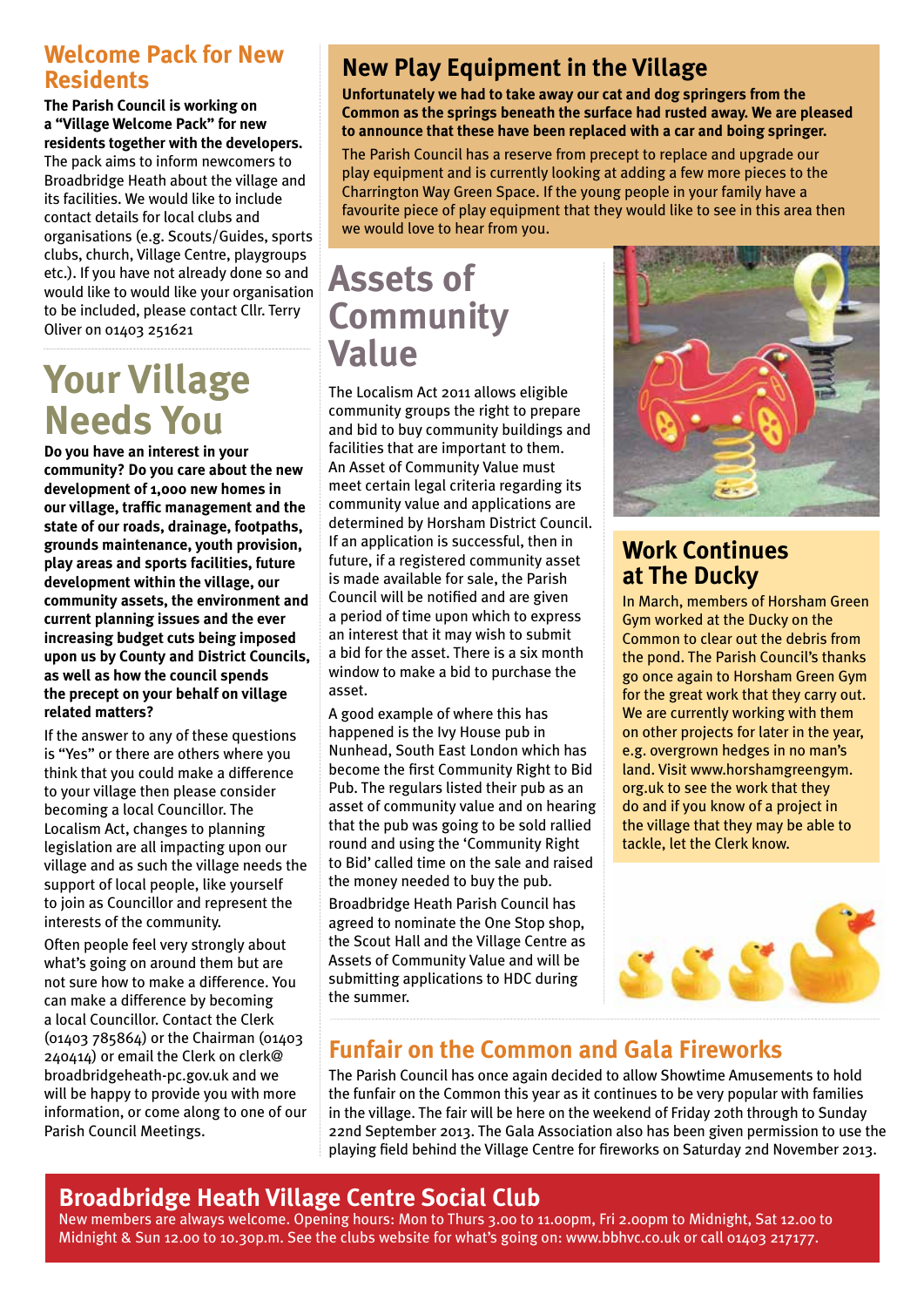# **Extract from Chairman's Report 2012-13**

This last year has seen progress on the new development, known as Wickhurst Green, with the building of the first section of the new east–west link road and the first houses nearing completion, ready for occupancy in the next few months. The Parish Council (PC) has continued to be involved in plans for both the dwellings and infrastructure and recently some members were given a conducted tour of the site to see how the area is progressing.

We were particularly pleased when Countryside adopted the idea, put forward by one of our Councillors, to call the streets in the development after those names that appear on the war memorial in the village. We see this as a positive way of helping to integrate the old and new village and have already had encouraging feedback from members of one of the families involved. One of the main streets will feature the name Churchill (there are three members of the family listed on the memorial) and others will include Langridge Lane, Palmer Avenue and Farley Close.



Discussions about traffic calming are ongoing with the relevant authorities. The primary aim will be to prevent traffic using Billingshurst and Old Guildford Roads as a short cut when the new bypass is open, but we are also keen to try and introduce measures to slow down the cars and motor bikes that currently speed through the village.

As we are all aware, cuts in the provision of local services are widespread and the PC is keen to offer help where it can. I would like to remind organisations that we do have a small amount of money to award grants to worthy causes. Beneficiaries last year included BBH Junior Football Club, BBH Cricket Club, the Village Centre and the local Memory Club.

Youth provision is one area where there have been dramatic cuts, leaving BBH and surrounding villages with little, or no, facilities or support for young people. Consequently, BBH PC has formed a partnership with Slinfold and Warnham Parish Councils to employ a shared

community youth worker to provide services and support for our young people as required. They will be looking to build relationships with local schools and clubs, as well as seeking volunteers to help them run some of the activities. Our County Councillor, David Sheldon, acts as a liaison between the PC and WSCC and I would like to thank him for the support and knowledgeable advice he provides. Recently he has been involved in trying to sort out issues with parking in Sleets Road and St. Johns Crescent and the provision of yellow lines around some of the more dangerous junctions in the village. We also have close ties with Sussex Police and our local PCSO Laura Anderson provides us with monthly updates as to what is happening in the village. I am pleased to say that, on the whole, there is very little to report although speeding and inconsiderate car parking continue to be a worry for many residents.

This time last year the future of the Leisure Centre was still in doubt and had been the subject of much heated debate. At a meeting in June, Horsham District Council agreed to provide a new £7.3m district leisure facility to be located to the south of the existing building, and also gave a commitment to provide an outdoor athletics track. A BBH Leisure Centre Advisory Group has been formed and the village is represented on this by members of the PC although, to date, there is little to report.

A brief summary of the work undertaken in the last year by the Planning and the Finance and Establishment Committee follows:

*Finance* – Following three years without an increase, the Parish Council has decided to raise the precept collected though council tax for 2013/14 by 2% to £49,245, an increase of about 85p per year for an average Band D property.

*Planning* – The level of work for the planning committee is unprecedented in the history of the Parish Council as we prepare for an almost doubling in size of the village over the next few years, with an expected eventual required review of plans covering over 1,000 houses, plus other proposed buildings. Aside from the major development mentioned above, the Planning Committee has dealt with the normal array of smaller proposals, mainly extensions on domestic properties along with some individual developments.

## **Cricket**

 The village cricket club has been running since 1898. It runs two adult league teams on a Saturday, a social team on Sundays, an 8-man team in the developing Last Man Standing League (coloured shirts and pads), excellent practise facilities and a developing Junior Section, working closely with Shelley Primary School. Both adult league sides were successful in gaining promotion last season, the 1st XI going through the whole season unbeaten and they are now in Division 2 of the West Sussex Invitation Cricket League, a feeder direct into the Sussex League. Season's details at: http://broadbridgeheath.playcricket.com/home/home.asp

Recently, the Club were awarded a grant from Sport England that allowed them to refurbish much of the pavilion and it has further development work planned. Those facilities are enjoyed by all three sports clubs on the 'Top Common' – cricket, tennis and stoolball. The club also organises many social events during the summer, some of which include the village tennis, stoolball and football clubs.

If you would like to know more, come along to the ground any Saturday afternoon in the summer, see the action and meet the team captain. Alternatively, call our chairman, Tim Wells on 07740101983 or e-mail him at: timbo66@ btinternet.com

## **Stoolball**

Broadbridge Heath Stoolball Club was re-formed in 2012, playing in The Chanctonbury League. We are always looking for new players and our aim this year is also to start up a mixed team with the juniors to follow next year. Interested in joining or would like further information? contact Sally Booker at Sallybooker1@btinternet.com

## **Broadbridge Heath Football Club**

BBHFC had an excellent season following promotion to the Sussex County League Div 2, the first team finished in 6th position and reached the final of the SCFA RUR Charity Cup when they lost 1-0 to Div 1 high-flyers East Preston.

Heath Reserves were in with a chance of promotion until their final league match of the season, eventually finishing in 5th. The U18 team, which were last season's U16s, finished the season in 10th with three wins and three draws from their 20 games. The U14s won the Horsham & District League 'A' Division in their final game of the season and the U12s were champions of their Division.